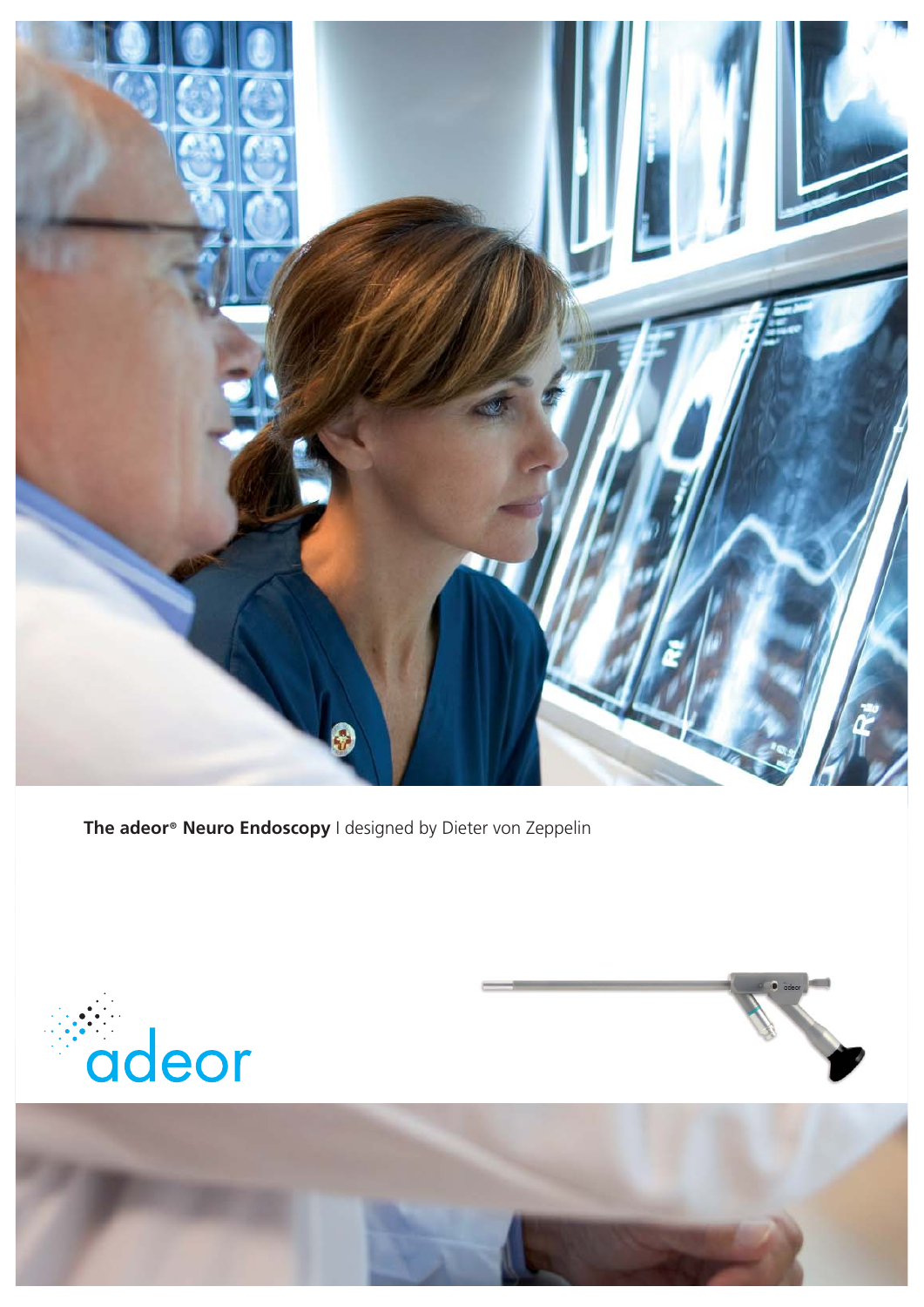## **Contents**

 $\bullet$   $\bullet$ 



## 14-15

**Camera & Lightsource** Neurocam & Neurolight

**Kamera & Lichtquelle** Neurocam & Neurolight

# 16-17

**Accessories** Adapters Cables Trolley

*Zubehör Adapter Kabel Trolley*

adeor® is a registered trademark of the von Zeppelin Family.

All rights of distribution, also by photocopy, reprint or storing and recovery in any kind of data processing device are reserved and require our written approval.

Copyright 2007 adeor Medical Technologies GmbH 04-907-D/E Printed in Germany

September 2007

07-12

**Neuro Endoscopes** adeor® Neuro Endoscopes

*Neuro Endoskope adeor® Neuro Endopskope*

*adeor® ist eine eingetragene Marke der Familie von Zeppelin.*

*Alle Rechte der Verbreitung, Nachdruck (auch auszugsweise) oder Einspeicherung und Rückgewinnung in Datenverarbeitungsanlagen aller Art sind vorbehalten und bedürfen unserer schriftlichen Genehmigung.*

*Copyright 2007 adeor Medical Technologies GmbH 04-907-D/E Printed in Germany*

*Stand: September 2007*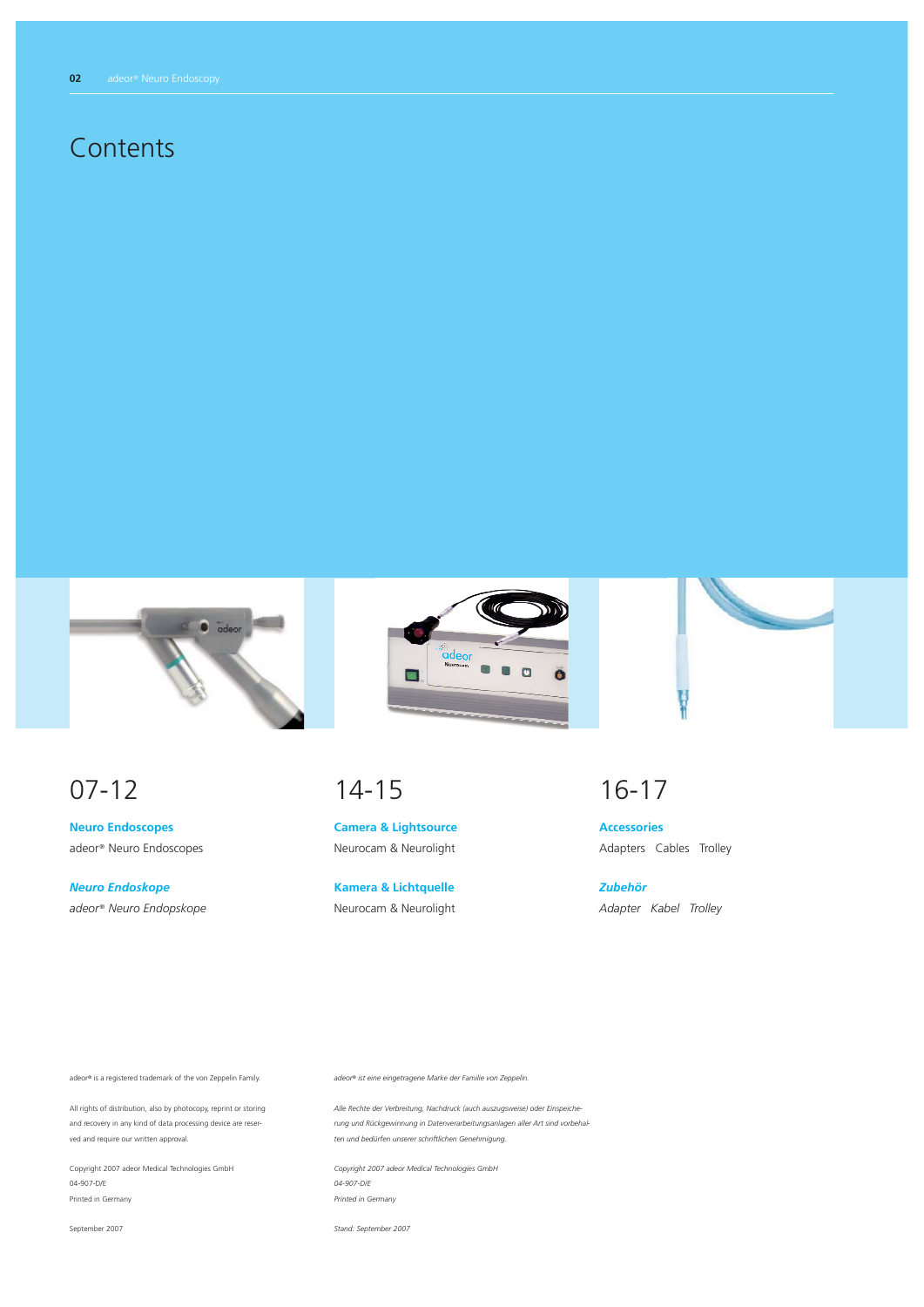## Preface

Neuroendoscopy is established with its own different indications and minimally invasive techniques with always new demands in adequate instrumentation and in situ visualisation. The adeor® neuroscopes and instruments meet the demands and expectations of modern neuro endoscopy. They offer a new dimension in visualisation and allow a perfect view in areas where the microscope cannot see. adeor® offers the complete range of endoscopes for neurosurgical applications.

# *Einführung*

*Die Neuroendoskopie hat sich mit ihren eigenen Indikationen und minimal invasiven Techniken an die in situ Visualisierung und Instrumentation etabliert. Die adeor® Neuroendoskope erfüllen die Anforderungen und Erwartungen der modernen Neurochirurgie. Sie eröffnen eine neue Dimension der Visualisierung und erlauben eine perfekte Sicht in anatomischen Bereichen, wo mit dem Mikroskop kein Einblick gelingt. adeor® bietet eine komplette Auswahl von Neuroendoskopen für neurochirurgische Eingriffe an*.



# 18

**Instruments** Endsocopic Instruments

*Instrumente Endoskopie Instrumente*

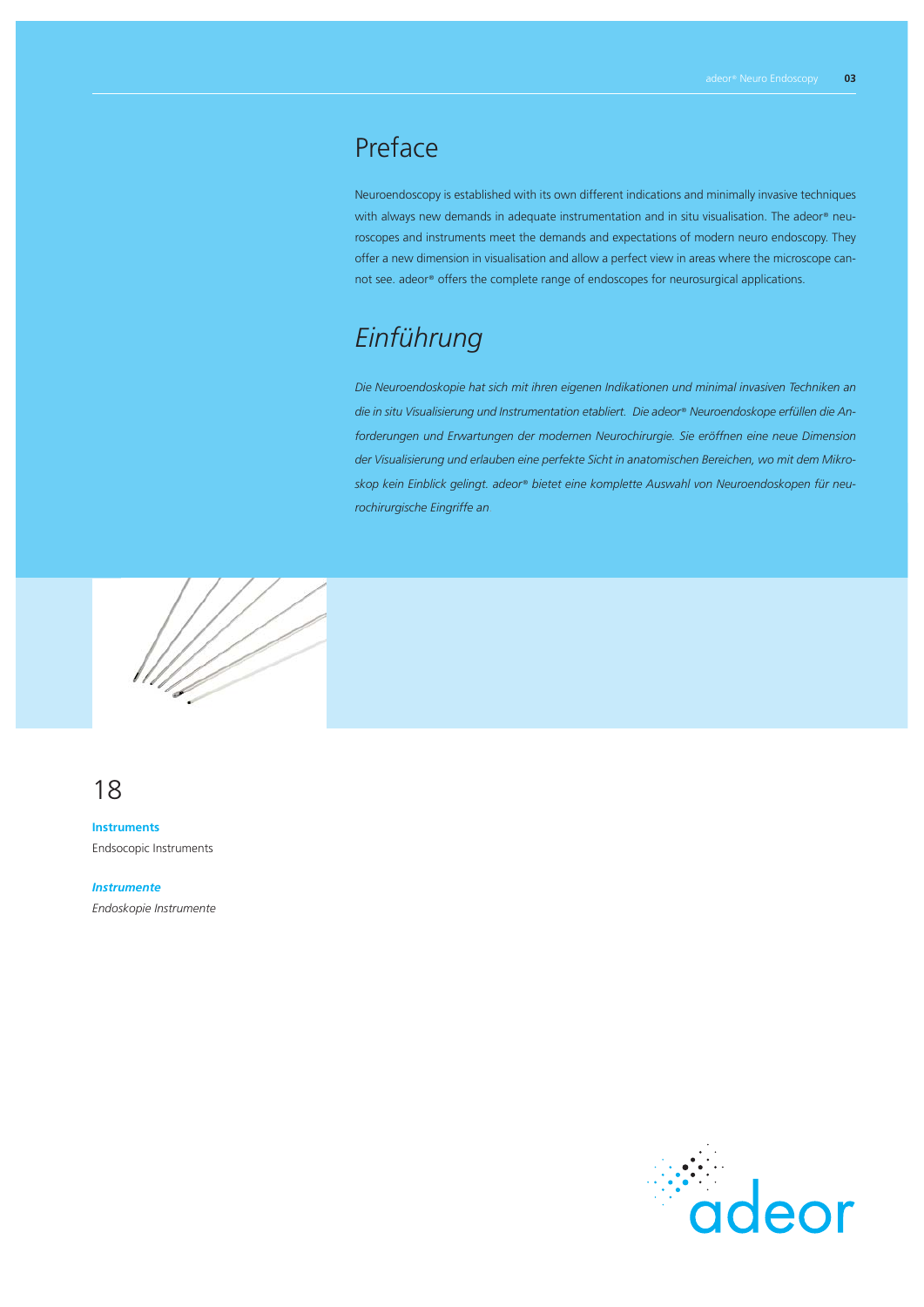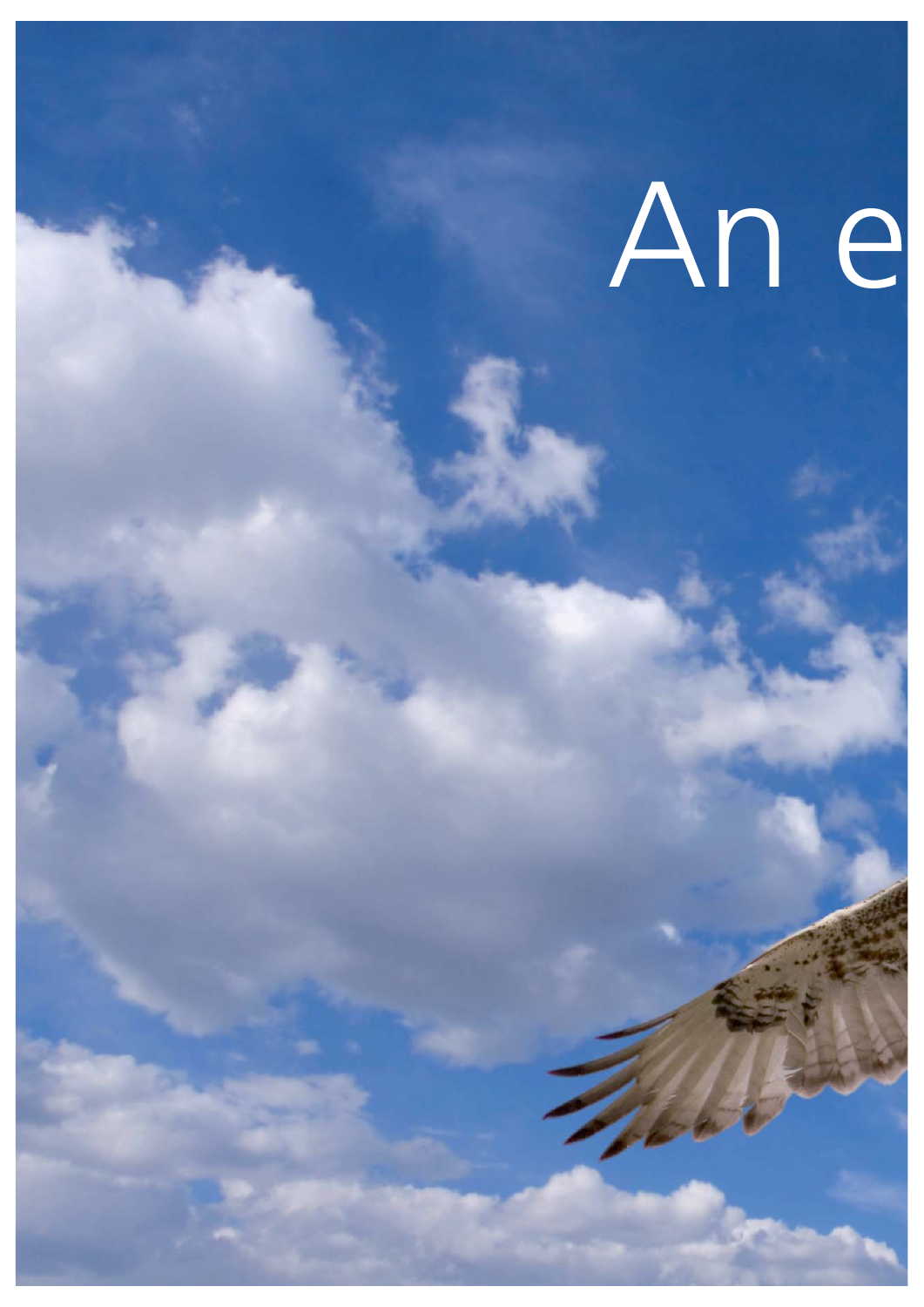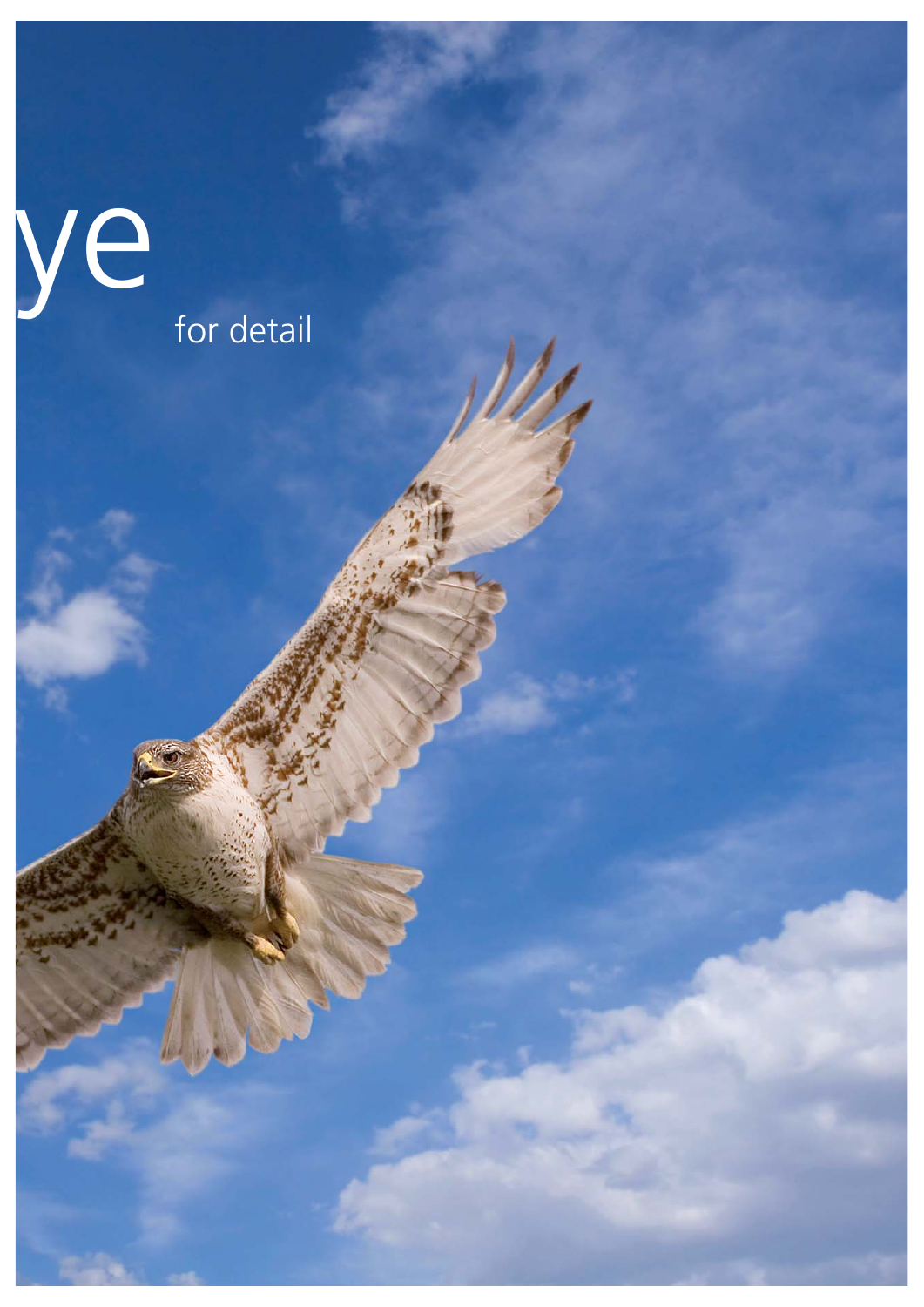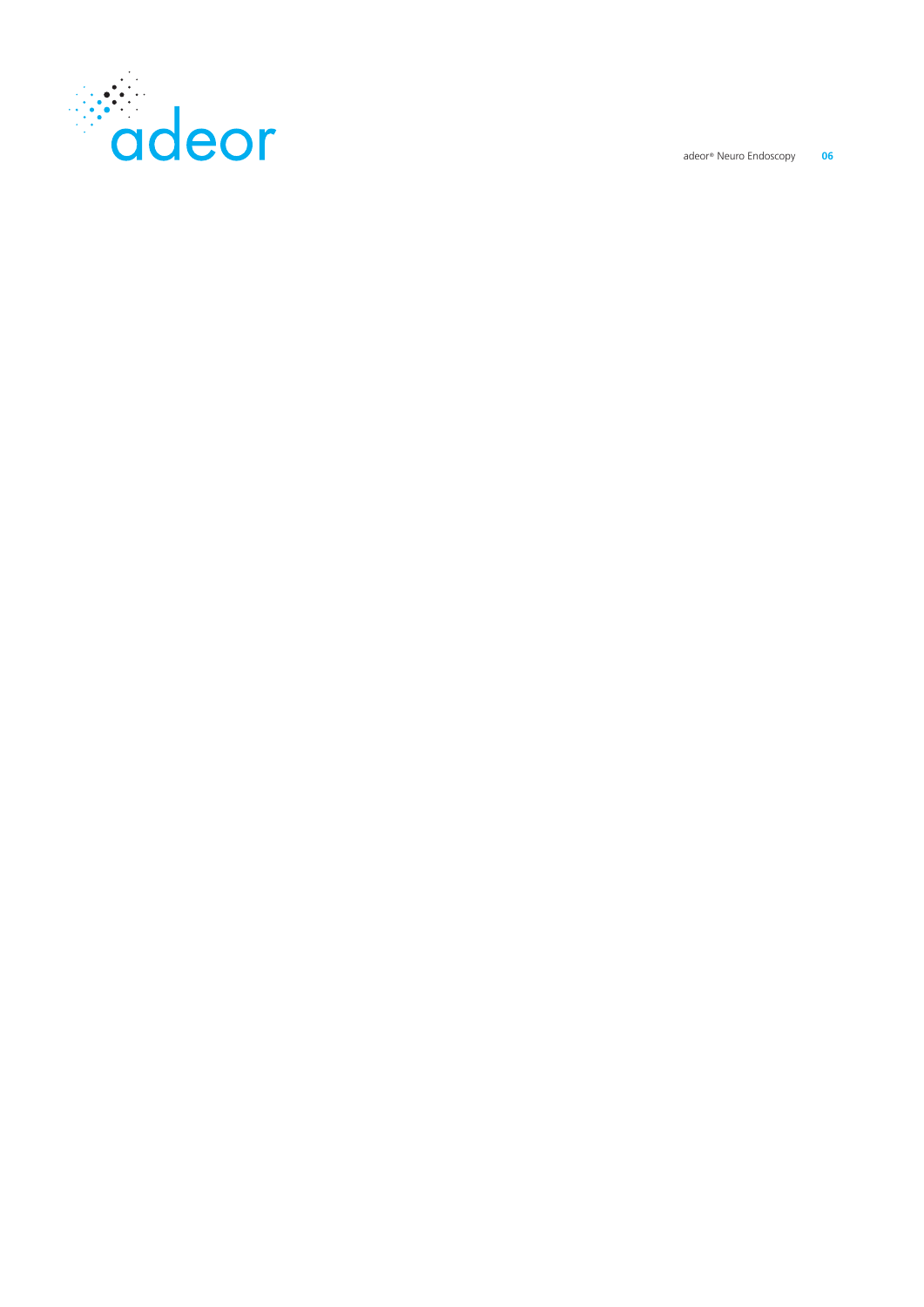

### **NEV 0-177-6 NEUROSCOPE**

#### **Features:**

- excellent rodlens image quality
- 2 working channels
- 2 aspiration / irrigation channels
- balance point
- autoclavable

#### **Technical Data:**

- viewing angle 0°
- viewing width 80°
- outer shaft Ø 6.0 mm
- working length 177 mm
- optical Ø 2.87 mm
- 1.1 mm working channels





# Neuroscope *Neuroskop*

### **The Neuroscope has been designed for minimal invasive cranial endoscopy where the very best image information is requested.**

The outstanding image illumination with less energy delivers superb tissue structure information and the rodlens system guarantees brilliant image quality and sharpness. With two parallel straight 1.0 mm working channels it is an ideal tool for neuroendoscopic microsurgery. The ergonomic balance point design enables easy endoscope guidance and control in situ.

### *Das seit Jahren bewährte Neuroskop wurde speziell für minimalinvasive neurochirurgische Eingriffe entwickelt.*

*Es eignet sich mit seinen beiden Arbeitskanälen sowie Saug- und Spülkanälen besonders gut für die Ventrikulostomie, Zystoskopie und Hypophysektomie und andere Indikationen bei denen allerbeste Bildinformation gefordert ist. Die herausragende Ausleuchtung mit nur geringer Energie liefert in der Endoskopie bislang unbekannte Bildkonturen in brillianter Schärfe und Qualität.*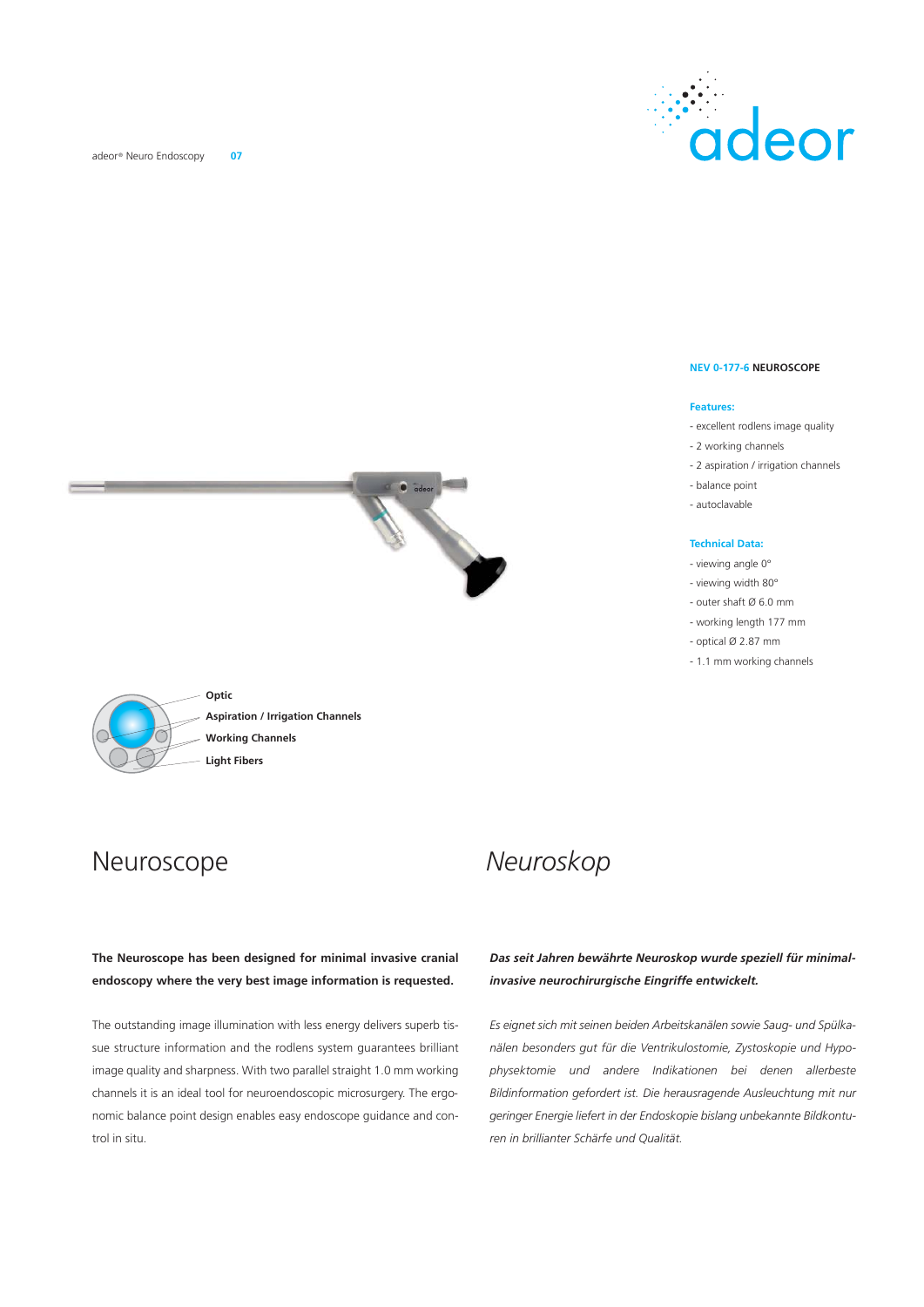

#### **NEC 30-170-4 CRANIOSCOPE**

#### **Features:**

- unsurpassed rodlens image quality
- hindrance free additional vision
- low profile design

#### **Technical Data:**

- viewing angle 30°
- viewing width 80°
- optical Ø 2.87 mm
- outer Ø 4.0 mm
- working length 170 mm



# Cranioscope *Kranioskop*

### **The Cranioscope has been designed for endoscope assisted craniotomy and spinal surgery.**

The very unique adeor® rodlens technology delivers brilliant and unsurpassed image information and quality in order to improve surgical safety. The 30° viewing angle allows a perfect view of the surgical area where the microscope cannot see. Its design enables free microscopic vision to the surgical field and a hindrance free access for handheld microsurgical instruments. The Cranioscope can be used with or without irrigation sleeve.

### *Das Kranioskop wurde für die endoskopassistierte Kraniotomie und die spinale Chirurgie entwickelt.*

*Die herausragende Stablinsentechnologie liefert eine erstklassige Bildinformation und erhöht damit die operative Sicherheit. Der 30° Blickwinkel liefert einen hervorragenden Einblick in anatomische Bereiche, wo kein mikroskopischer Einblick möglich ist. Seine platzsparende Konstruktion ermöglicht freie mikroskopische Sicht und den Einsatz von chirurgischen Instrumenten ohne Behinderung. Das Kranioskop kann mit oder ohne Spülrohr eingesetzt werden.*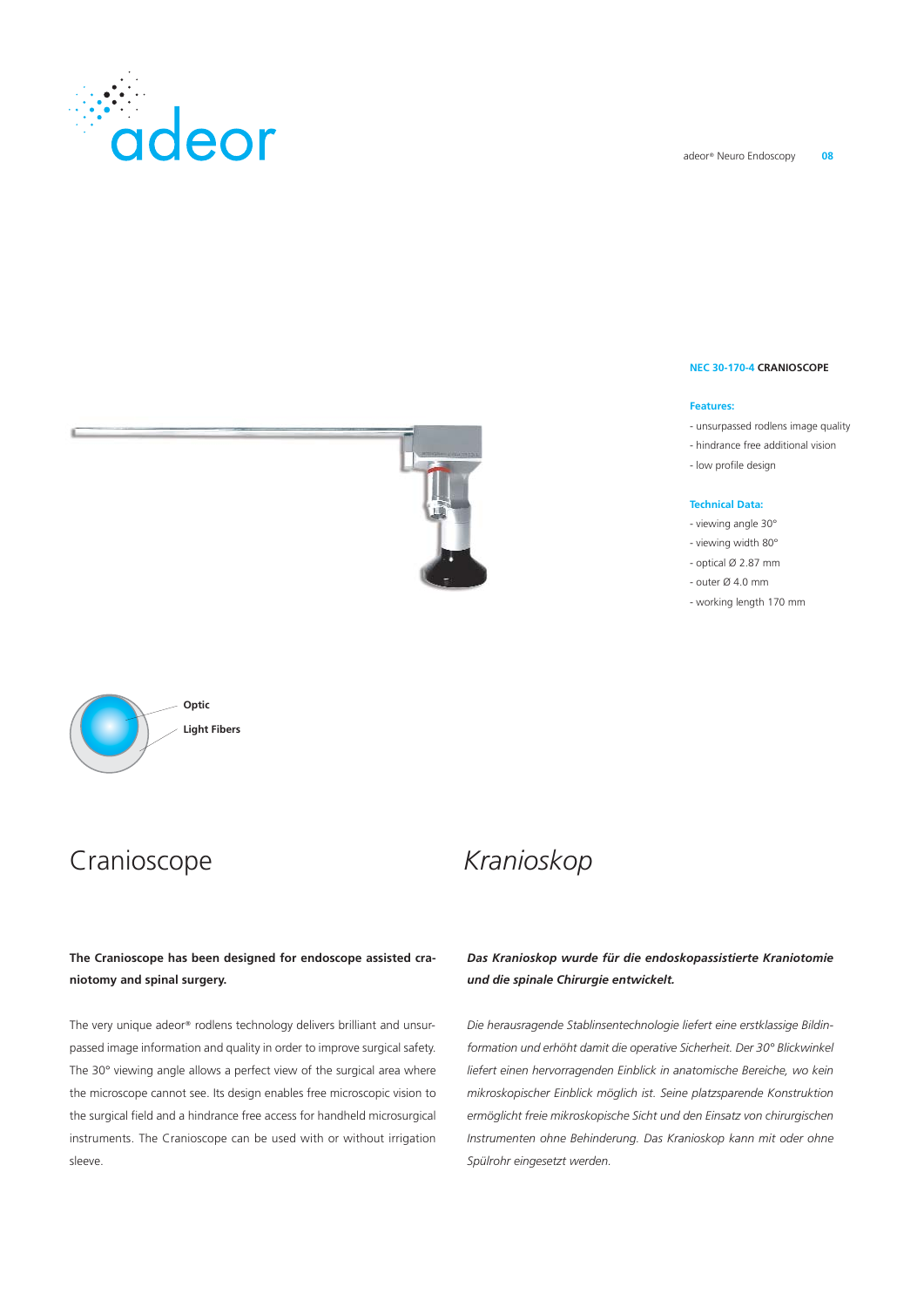

### **NEH 30-177-6.5 HAEMATOSCOPE**

#### **Features:**

- brilliant image quality
- excellent light transmission
- balance point safety
- autoclavable

#### **Technical Data:**

- viewing angle 30°
- viewing width 80°
- optical Ø 2,87 mm
- shaft Ø 6.5 mm
- guide Ø 7.5 mm
- working channel Ø 2.8 mm
- suction / irrigation channels 1.0 mm
- working length 167 mm





# Haematoscope *Haematoskop*

### **The Haematoscope has been designed for neuroendoscopic surgery where a large working channel and best image information is requested.**

The balance point design enables perfect handling and control. The rodlens technology and low energy illumination with a maximum of fibers and a minimum of energy delivers brilliant image information and quality. The Haematoscope is the first choice for various indications.

*Das Haematoskop wurde für endoskopische Eingriffe entwickelt, bei denen neben einer hervorragenden Bildqualität auch ein großer Arbeitskanal gefordert ist.*

*Die Gewichtsverteilung und der ergonomische Balancepunkt ermöglichen eine ausgezeichnete Führung und Kontrolle während des endoskopischen Eingriffs. Die hochwertige Stablinsentechnologie mit der speziellen Bildausleuchtung liefert eine unübertroffene Bildqualität.*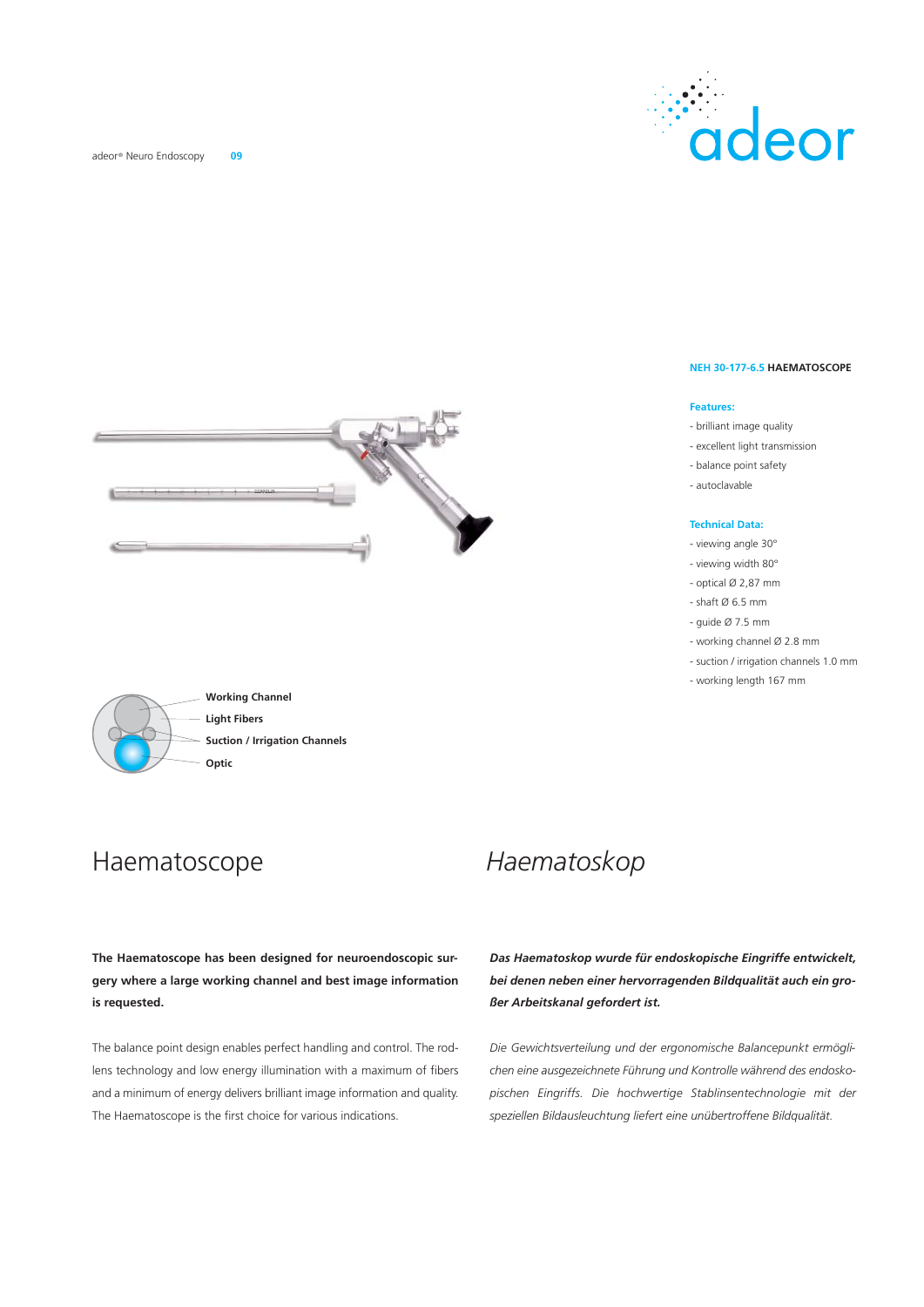

#### **VER 30-90-17 VERTEBROSCOPE**

#### **Features:**

- variable working direction
- self retaining autoclavable
- 360° dome vision
- easiest instrument access
- unsurpassed illumination
- brilliant rodlens images

#### **Technical Data:**

- viewing angle 30°
- viewing width 80°
- optical Ø 2.87 mm
- outer shaft Ø 18 / 19 mm
- working channel Ø 17 mm
- working channel length-variation 112.7 - 131.5 mm
- disc diameter 120 mm



# Vertebroscope *Vertebroskop*

### **The Vertebroscope has been designed for minmal invasive lumbar discectomy.**

A minimal 2.5 mm skin incision, a rapid and safe access to the spine and excellent mobility in situ enable a less traumatic lumbar discectomy with fast recovery. The rodlens technology provides brilliant image quality and information. Its dome vision from different directions allows an excellent view of the anatomical structures. Its use without rigid fixation during surgery allows utmost mobility and flexibility. An usefull set of instruments has been developed to be used together with the Vertebroscope and improve surgical safety.

### *Das Vertebroskop wurde für die minimalinvasive, lumbale Discektomie entwickelt.*

*Ein ca. 2.5 mm Hautschnitt und ein spezielles Trokarset erlauben den schnellen, sicheren und für den Patienten äußerst schonenden Zugang. Durch die geringe Traumatisierung ist für den Patienten neben dem schonenden Eingriff eine meist schmerzfreie Heilung vorgegeben. Die moderne Linsentechnologie und optimale Ausleuchtung des Operationsfeldes liefern eine brilliante Bildqualität. Eine Rundumsicht aus verschiedenen Blickwinkeln gibt einen hervorragenden Überblick über die anatomischen Strukturen.*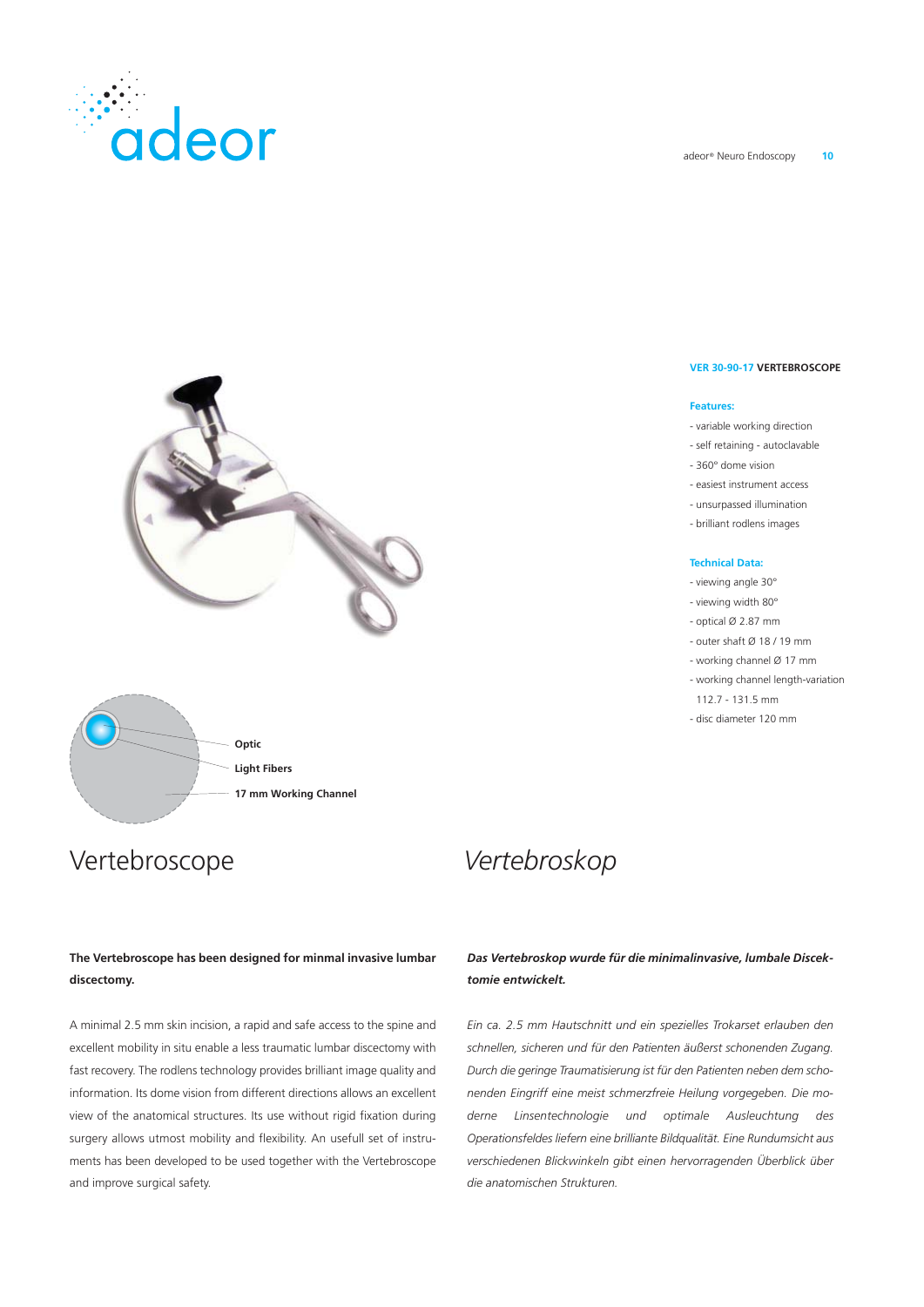



#### **FNS 0-600-3.0 FLEXNEUROSCOPE**

#### **Features:**

- plasma and gas sterilizable
- more light and better image
- ultra dense optic fibers
- flexible and stearable
- repair advantages

#### **Technical Data:**

- viewing angle 0°
- viewing width 70°
- stearable 90°
- 2 working channels 1.2 and 0.6 mm
- scope Ø 3.0 mm (9Fr.)
- working length 600 mm
- 9.000 real pixel image

# Flexible Neuroscope *Flexibles Neuroskop*

### **This flexible neuroscope has an ultra dense fiberoptic technology with 9.000 pixels.**

It has been designed flexible with a stearing mechanism for its tip movements. Two channels can be used as working channels for instruments, irrigation and aspiration.

## *Dieses flexible Endoskop hat eine ultradicht gebündelte Fibertechnologie und eine Auflösung von 9.000 Pixeln.*

*Mit der Steuertechnik lässt sich dieses Endoskop millimetergenau steuern. adeor® bietet eine Reihe hochwertiger flexibler Instrumente für dieses Endoskop.*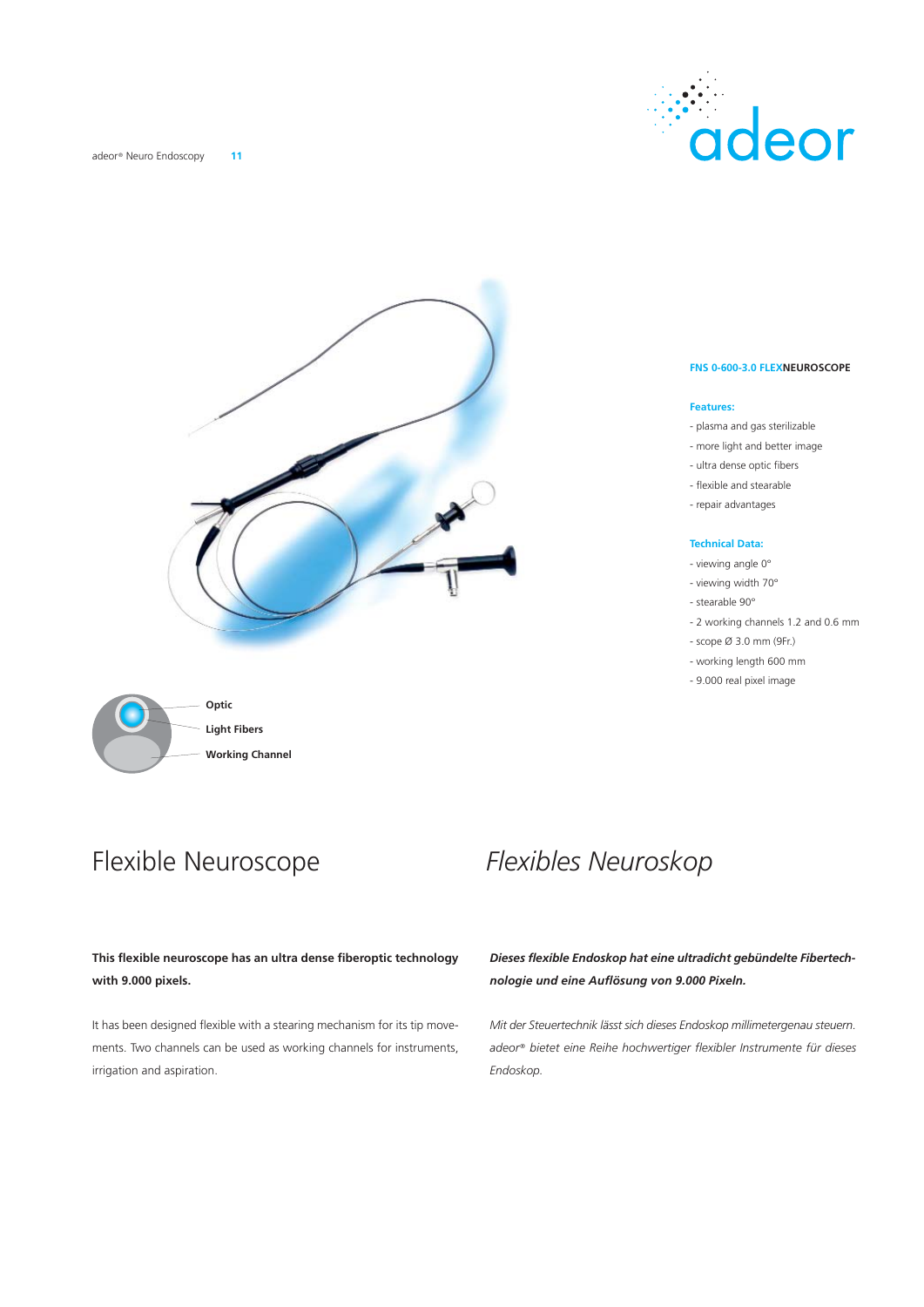

#### **VDI 0-180-1 VIEWING DISSECTOR**

#### **Features:**

- compatible and autoclavable
- easy instrument orientation
- excellent fiber optic images

#### **Technical Data:**

- viewing angle 0°
- viewing width 60°
- optical Ø 1.0 mm
- instrument length 180 mm
- total length 100 cm



## Viewing Dissector *Viewing Dissektor*

### **With the Viewing Dissector anatomical locations can be visualized where a microscope cannot see.**

**Alliance of the Contractor** 

It has been designed for endoscope assisted micro-craniotomy. Its new fiber technology with 9.000 pixels delivers an excellent image information. This fiberscope is integrated in the "adeor® Micro Dissector" design thus enabling best balance and a precise and relaxed handhold during surgery. The Viewing Dissector is ideal for additional image information during surgery in very narrow anatomical locations. The camera and lightsource connections are in a non-sterile distance thus enabling its immediate use without sterile cover sleeves.

### *Der Viewing Dissektor wurde für die endoskopassistierte Mikrochirurgie entwickelt.*

*Mit der neuen Fibertechnologie können mit 9.000 Pixeln Bilder hoher Qualität erzielt werden. Das Endoskop wurde in den bewährten adeor® Mikrodissektor integriert, um eine höchstmögliche Ergonomie während der Handhabung zu erreichen. Der Viewing Diessektor ist ein ideales Instrument für die ergänzende Bildinformation in engen anatomischen Strukturen. Kamera und Lichtquelle werden in ausreichendem Abstand zum sterilen Bereich angeschlossen, wodurch das Endoskop im Bedarfsfall schnell und einfach einsetzbar ist.*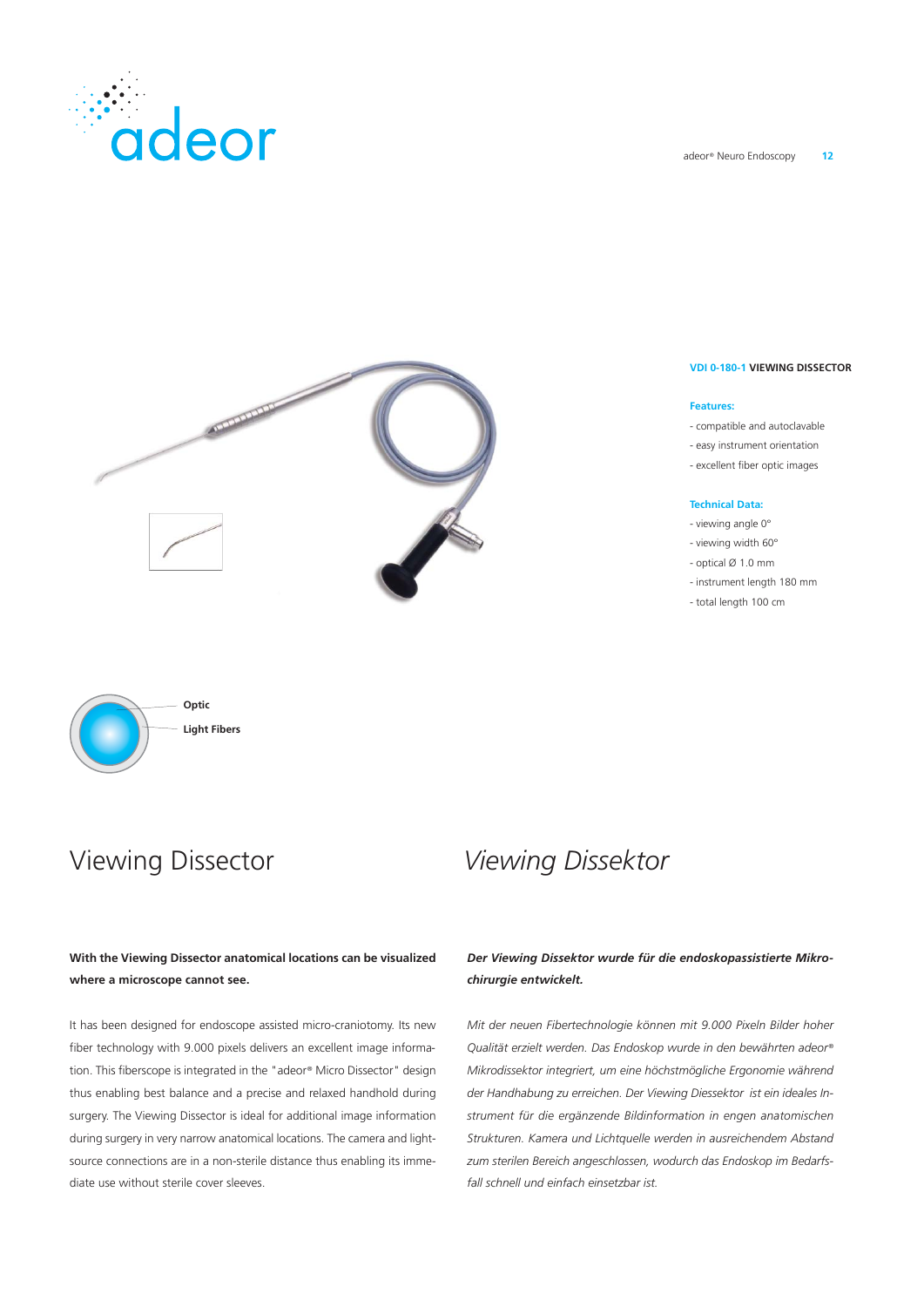

# Accessories

Make your adeor® neuroscopes the perfect expression of your personal working style. We can help you to achieve this goal with our specially developed adeor® Endoscopy accessories.

# *Zubehör*

*adeor® Endoskope sind der perfekte Begleiter für Ihren persönlichen Arbeitsstil. Mit dem speziell entwickelten Zubehör von adeor® gehen Sie keine Kompromisse ein.*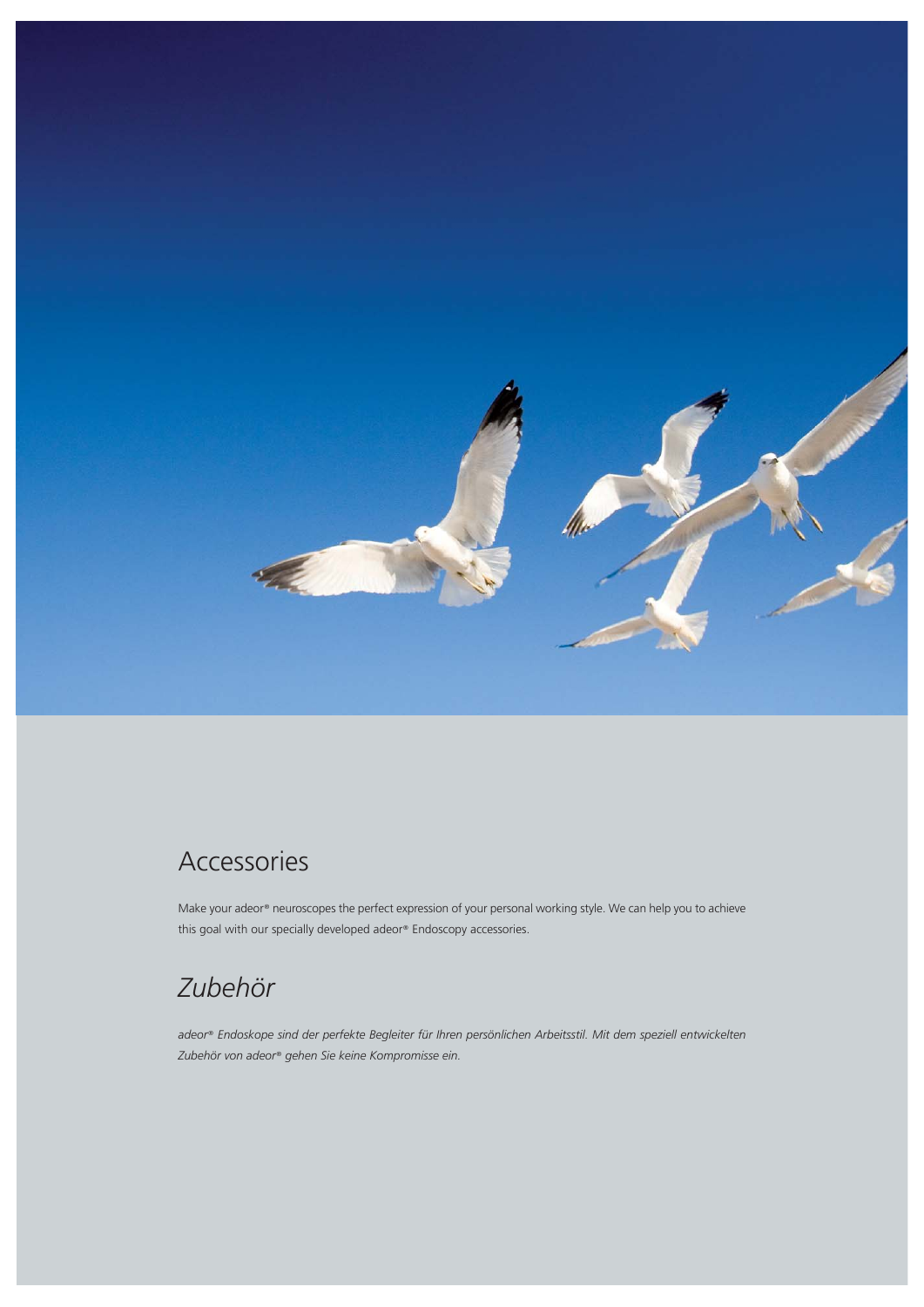

## Neurocam

#### **CF 18/2 NEUROCAM**

#### **Features:**

- color CCD camera
- microprocessored
- c-mount adaption

### **Technical Data:**

- CCD Sensor 752 x 582 pixel
- PAL / Composite
- Safety Standard IEC 601
- Shutter 1/50 1/15600 sec
- Illumination min. 2 LUX (F1.2)
- A/C 110-240 V, 50-60 Hz
- Power ~30 W 2 x 0.4 AT (250 VAC)
- Box Dimension 25.5 x 9.5 x 31.5 cm
- Weight 3.15 kg
- Head Dimension 27 x 27 x 86 mm
- Weight 150 g

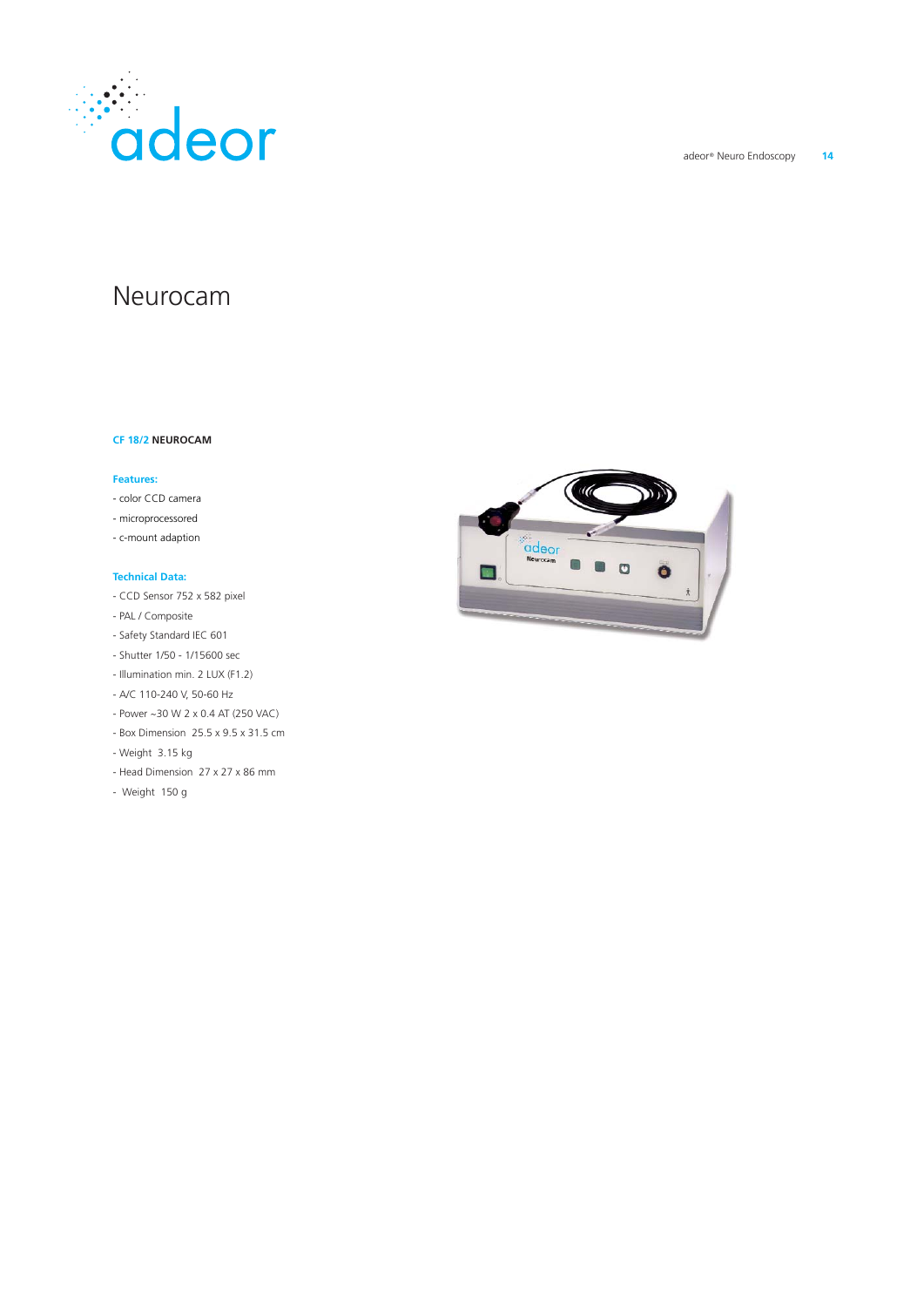

# Neurolight

### **LS 9400 NEUROLIGHT**

#### **Features:**

- XENON Light
- true colors
- intensive illumination

### **Technical Data:**

- Voltage 110-240 V
- Power 100-300 W
- Humidity 10-80 %
- Temperature < 40°C
- Frequency 50-60 Hz

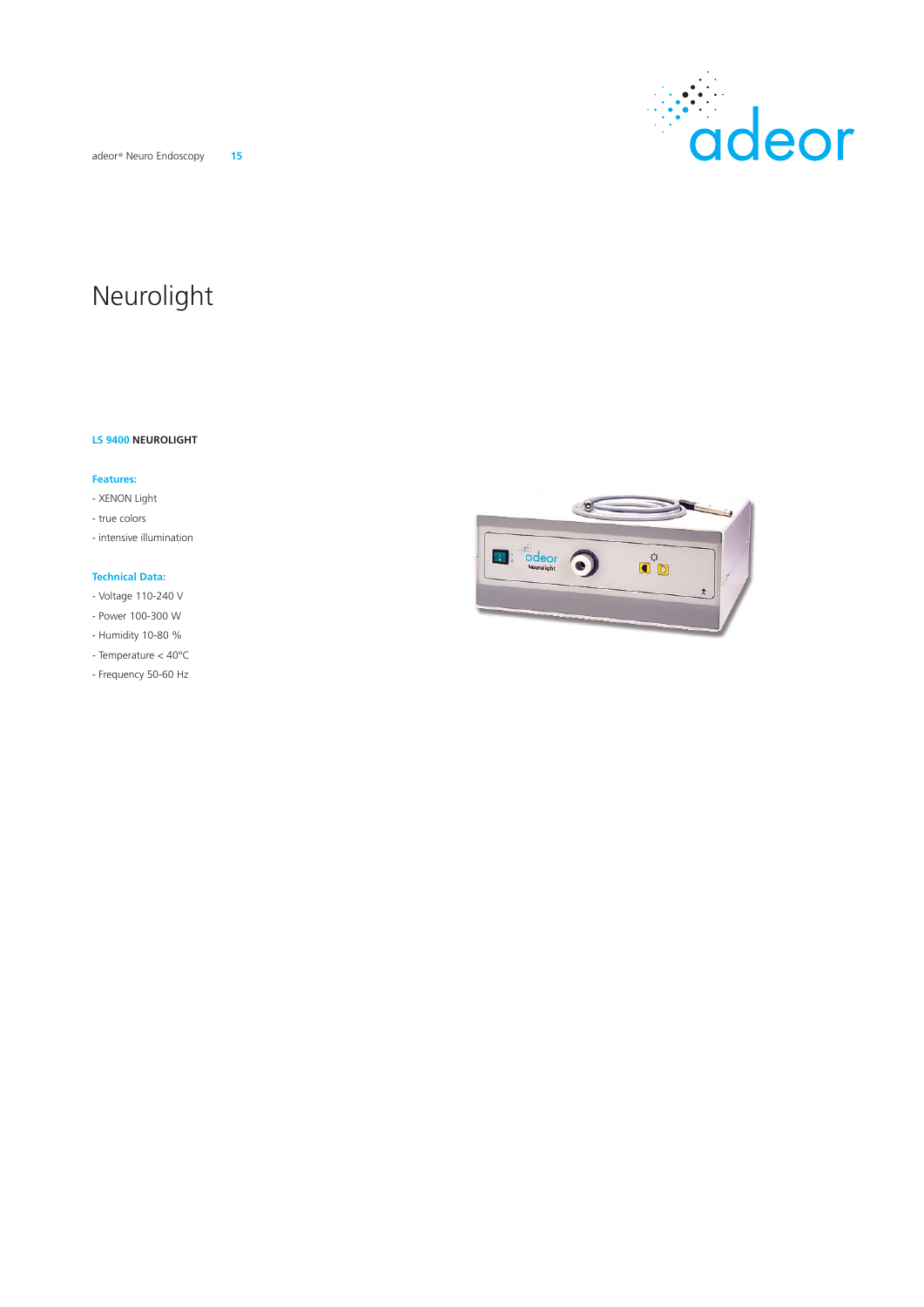

# Adapters & Cables

**Lightcable / Lightsource:**

| E.8000.01 STORZ   |  |
|-------------------|--|
| E.8002.03 HSW     |  |
| E.8003.05 ACM     |  |
| E.8006.11 OLYMPUS |  |
| E.8005.15 VOLPI   |  |

**All adapters are available.**

**Fiber Optic Light Cable with universal adapters:**

FLC 1800

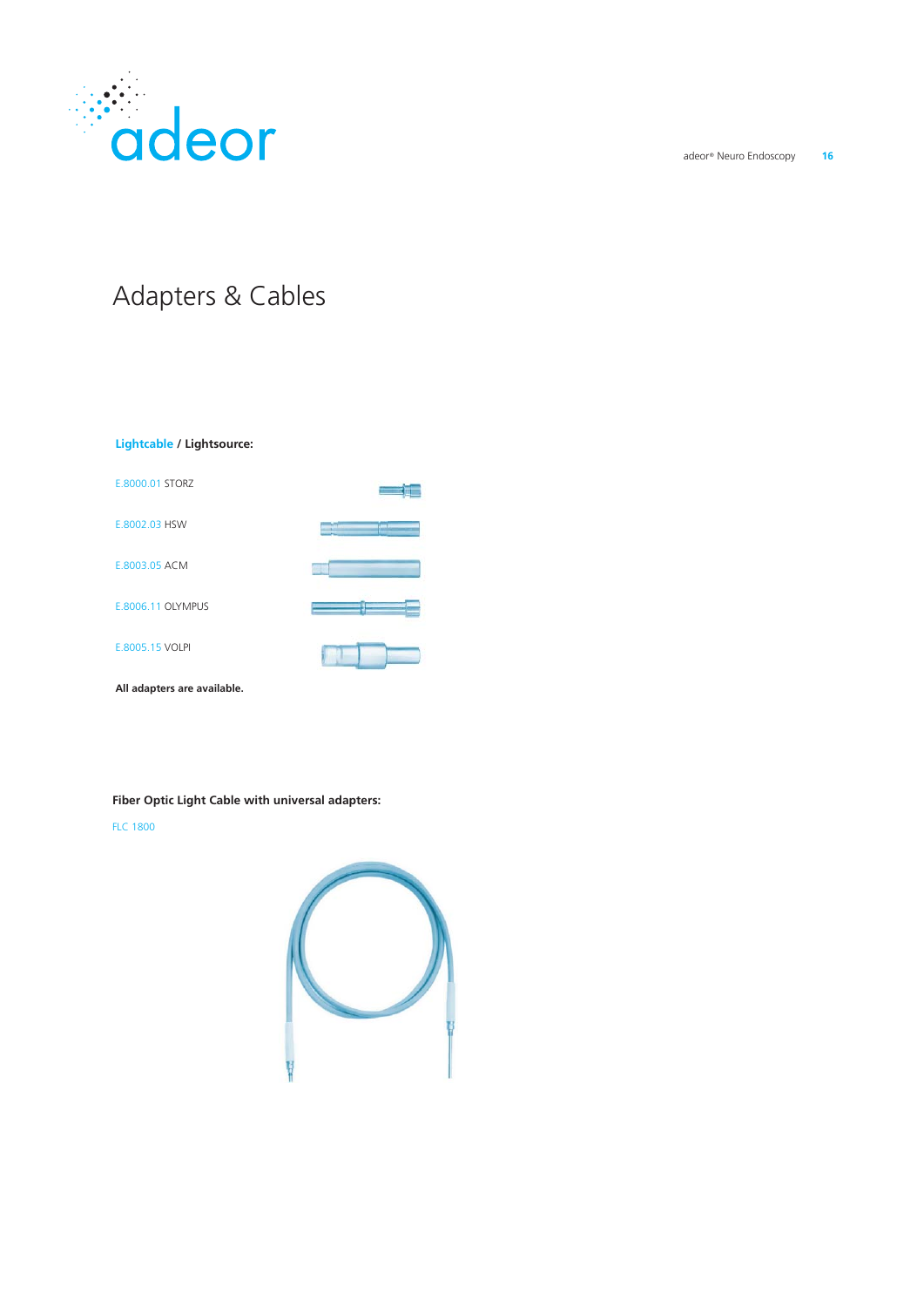

# Endotrolley

**Endo Trolley**

- stable storage

- fully adjustable

- integrated accessories storage
- quick release roller wheels

- removable rear wall

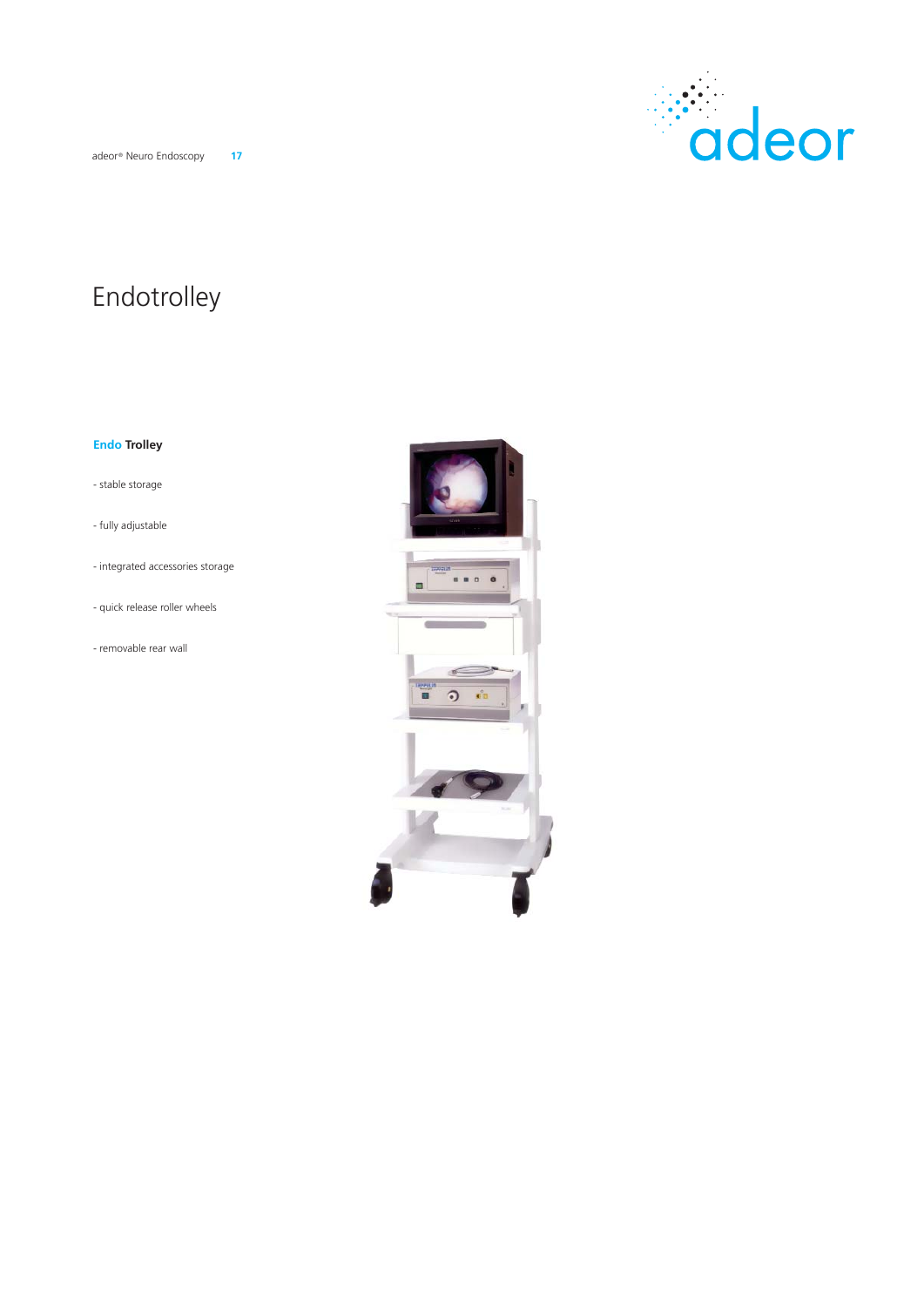

# Endoscopic Instruments

e de la comparable de la comparable de la comparable de la comparable de la comparable de la comparable de la comparable de la comparable de la comparable de la comparable de la comparable de la comparable de la comparable V) b Ï **SEPTE** 

### **Rigid instruments for endoscopy. Ø 1.0 mm:**

| <b>ZNE-118 S</b>   | Biopsy Forceps with irrigation channel, working length 290 mm   |
|--------------------|-----------------------------------------------------------------|
| <b>ZNE-130 S</b>   | Grasping Forceps with irrigation channel, working length 290 mm |
| <b>ZNE-121 S</b>   | Micro Scissors with irrigation channel, working length 290 mm   |
| <b>ZNE-141 BIP</b> | Bipolar Ring Coagulation Probe, working length 305 mm           |
| <b>ZNE-142 BIP</b> | Bipolar Tip Coagulation Probe, working length 305 mm            |
| <b>ZNE-150 MON</b> | Monopolar Coagulation Probe, working length 305 mm              |
|                    | <b>ZNE-120602 FG</b> Balloon Catheter, working length 305 mm    |
| <b>ZNE-101</b>     | Cleaning Probe / Perforator 350 mm                              |

### **Flexible instruments for endoscopy. Ø 1.0 mm:**

| <b>ZNF-118</b>     | <b>Biopsy Forceps</b>                 |
|--------------------|---------------------------------------|
| <b>ZNF-130</b>     | Grasping Forceps                      |
| <b>ZNF-141 BIP</b> | <b>Bipolar Ring Coagulation Probe</b> |
| <b>ZNF-142 BIP</b> | <b>Bipolar Tip Coagulation Probe</b>  |
| <b>ZNF-250 MON</b> | Monopolar Coagulation Probe           |

### **Rigid instruments for endoscopy. Ø 2.0 mm:**

| <b>ZNE-218 S</b>   | Biopsy Forceps with irrigation channel, working length 290 mm   |
|--------------------|-----------------------------------------------------------------|
| <b>ZNE-230 S</b>   | Grasping Forceps with irrigation channel, working length 290 mm |
| <b>ZNE-221 S</b>   | Micro Scissors with irrigation channel, working length 290 mm   |
| <b>ZNE-241 BIP</b> | Bipolar Ring Coagulation Probe, working length 305 mm           |
| <b>ZNE-242 BIP</b> | Bipolar Tip Coagulation Probe, working length 305 mm            |
| <b>ZNE-250 MON</b> | Monopolar Coagulation Probe, working length 305 mm              |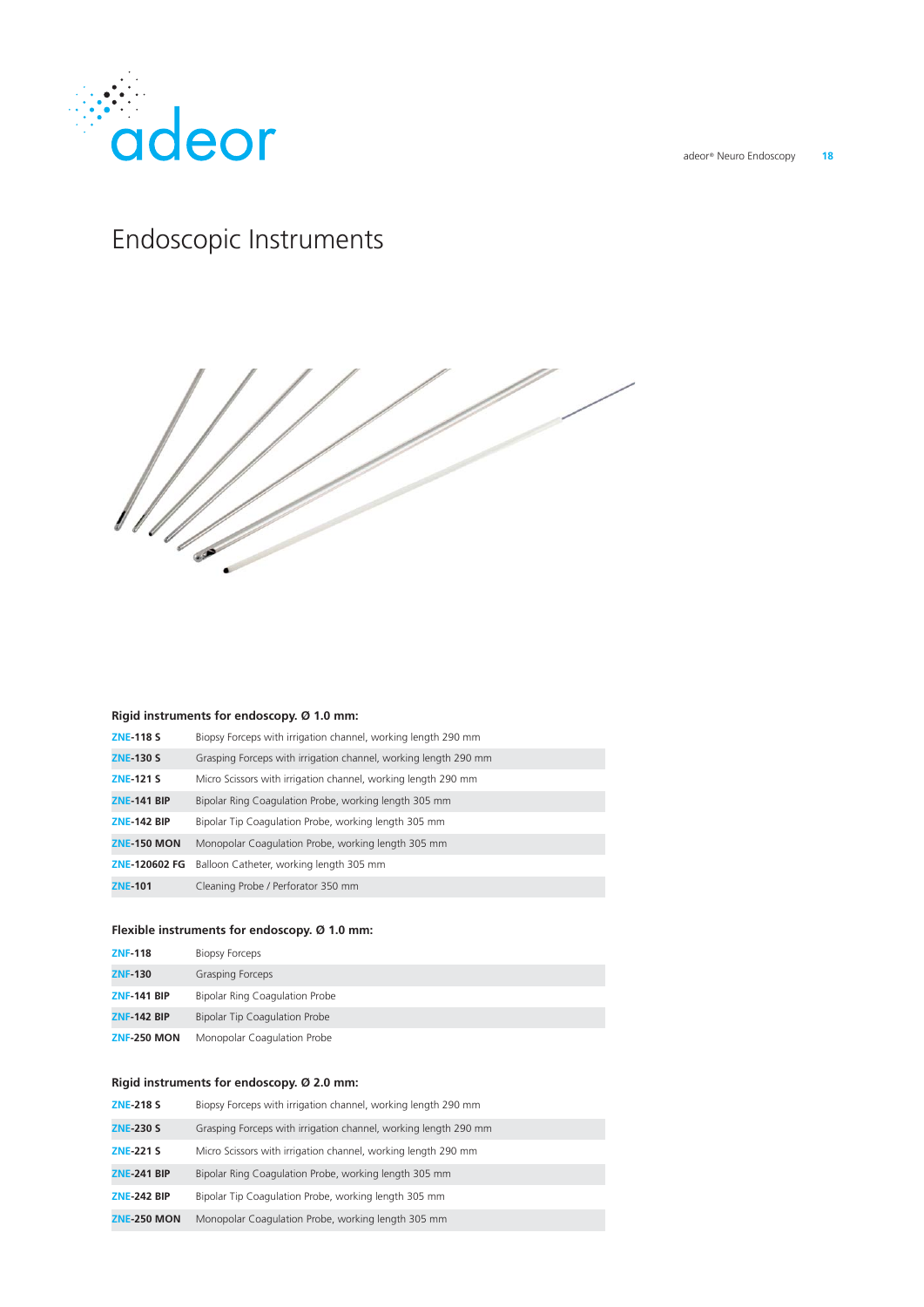